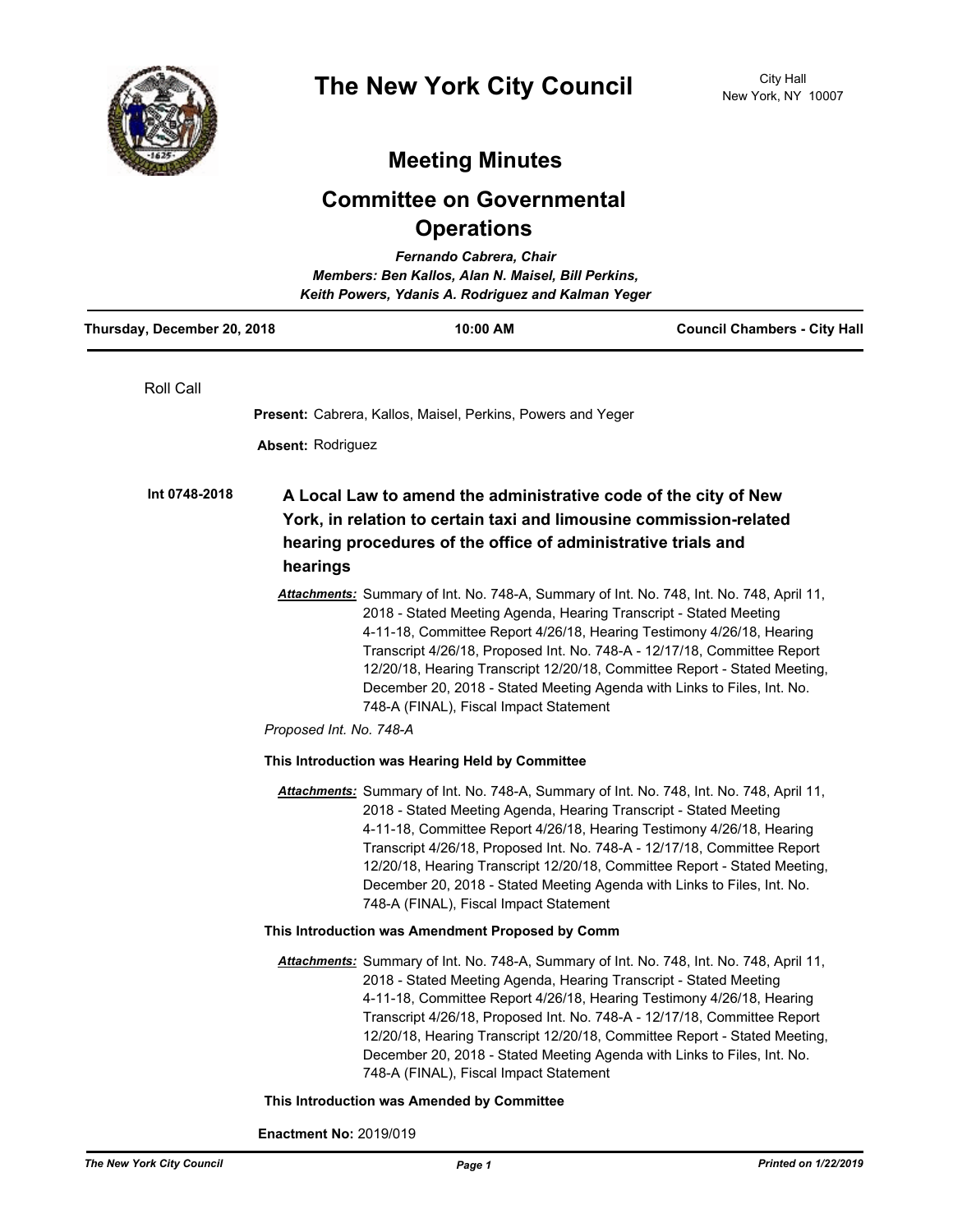| Int 0748-2018-A<br>hearings                                                                                                                                                                                                                 | A Local Law to amend the administrative code of the city of New<br>York, in relation to certain taxi and limousine commission-related<br>hearing procedures of the office of administrative trials and                                                                                                                                                                                                                                                                                                               |  |
|---------------------------------------------------------------------------------------------------------------------------------------------------------------------------------------------------------------------------------------------|----------------------------------------------------------------------------------------------------------------------------------------------------------------------------------------------------------------------------------------------------------------------------------------------------------------------------------------------------------------------------------------------------------------------------------------------------------------------------------------------------------------------|--|
|                                                                                                                                                                                                                                             | Attachments: Summary of Int. No. 748-A, Summary of Int. No. 748, Int. No. 748, April 11,<br>2018 - Stated Meeting Agenda, Hearing Transcript - Stated Meeting<br>4-11-18, Committee Report 4/26/18, Hearing Testimony 4/26/18, Hearing<br>Transcript 4/26/18, Proposed Int. No. 748-A - 12/17/18, Committee Report<br>12/20/18, Hearing Transcript 12/20/18, Committee Report - Stated Meeting,<br>December 20, 2018 - Stated Meeting Agenda with Links to Files, Int. No.<br>748-A (FINAL), Fiscal Impact Statement |  |
| by Roll Call.                                                                                                                                                                                                                               | A motion was made that this Introduction be Approved by Committee approved                                                                                                                                                                                                                                                                                                                                                                                                                                           |  |
| Affirmative: $6 -$                                                                                                                                                                                                                          | Cabrera, Kallos, Maisel, Perkins, Powers and Yeger                                                                                                                                                                                                                                                                                                                                                                                                                                                                   |  |
| Absent: $1 -$                                                                                                                                                                                                                               | Rodriguez                                                                                                                                                                                                                                                                                                                                                                                                                                                                                                            |  |
| <b>Enactment No: 2019/019</b>                                                                                                                                                                                                               |                                                                                                                                                                                                                                                                                                                                                                                                                                                                                                                      |  |
| Int 1288-2018<br>A Local Law to amend the New York city charter and the<br>administrative code of the city of New York, in relation to the<br>campaign finance laws to be in effect for covered elections held<br>prior to the 2021 primary |                                                                                                                                                                                                                                                                                                                                                                                                                                                                                                                      |  |
|                                                                                                                                                                                                                                             | Attachments: Summary of Int. No. 1288, Int. No. 1288, December 11, 2018 - Stated<br>Meeting Agenda with Links to Files, Committee Report 12/12/18, Hearing<br>Testimony 12/12/18, Hearing Transcript 12/12/18, Proposed Int. No. 1288-A<br>- 12/17/18, Committee Report 12/20/18, Hearing Transcript 12/20/18,<br>Committee Report - Stated Meeting, December 20, 2018 - Stated Meeting<br>Agenda with Links to Files, Int. No. 1288-A (FINAL), Fiscal Impact<br>Statement, Mayor's Letter                           |  |
| Proposed Int. No. 1288-A                                                                                                                                                                                                                    |                                                                                                                                                                                                                                                                                                                                                                                                                                                                                                                      |  |
|                                                                                                                                                                                                                                             | This Introduction was Hearing Held by Committee                                                                                                                                                                                                                                                                                                                                                                                                                                                                      |  |
|                                                                                                                                                                                                                                             | Attachments: Summary of Int. No. 1288, Int. No. 1288, December 11, 2018 - Stated<br>Meeting Agenda with Links to Files, Committee Report 12/12/18, Hearing<br>Testimony 12/12/18, Hearing Transcript 12/12/18, Proposed Int. No. 1288-A<br>- 12/17/18, Committee Report 12/20/18, Hearing Transcript 12/20/18,<br>Committee Report - Stated Meeting, December 20, 2018 - Stated Meeting<br>Agenda with Links to Files, Int. No. 1288-A (FINAL), Fiscal Impact<br>Statement, Mayor's Letter                           |  |
|                                                                                                                                                                                                                                             | This Introduction was Amendment Proposed by Comm                                                                                                                                                                                                                                                                                                                                                                                                                                                                     |  |